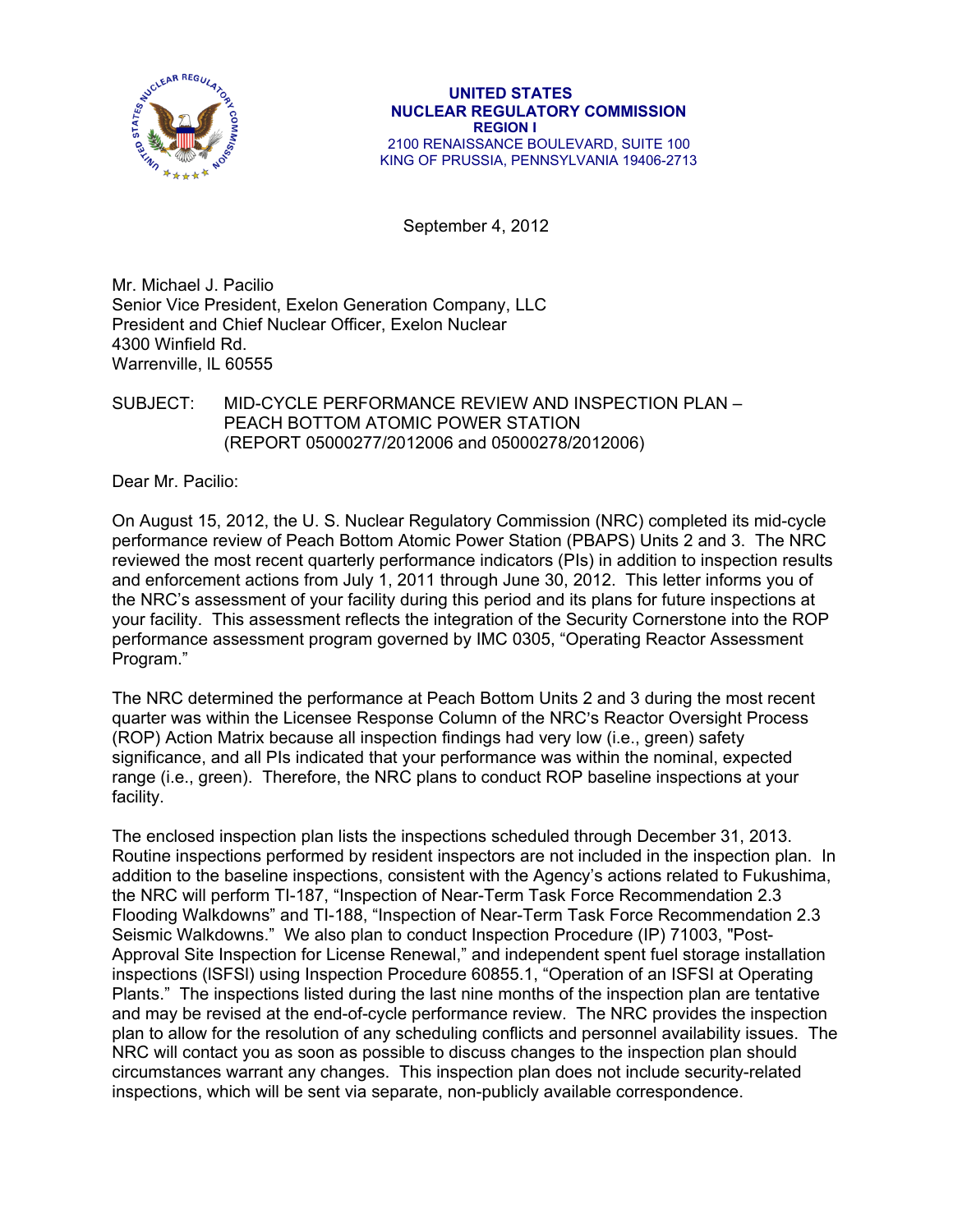In accordance with 10 CFR 2.390 of the NRC's "Rules of Practice," a copy of this letter will be available electronically for public inspection in the NRC Public Document Room or from the Publicly Available Records (PARS) component of NRC's document system (ADAMS). ADAMS is accessible from the NRC Web site at http://www.nrc.gov/reading-rm/adams.html (the Public Electronic Reading Room).

Please contact me at 610-337-5120 with any questions you have regarding this letter.

Sincerely,

**/RA/** 

Paul G. Krohn, Chief Division of Reactor Projects Projects Branch 4

Docket Nos. 50-277, 50-278 License Nos. DPR-44, DPR-56

Enclosure: Peach Bottom Atomic Power Station Inspection/Activity Plan

cc w/encl: Distribution via ListServ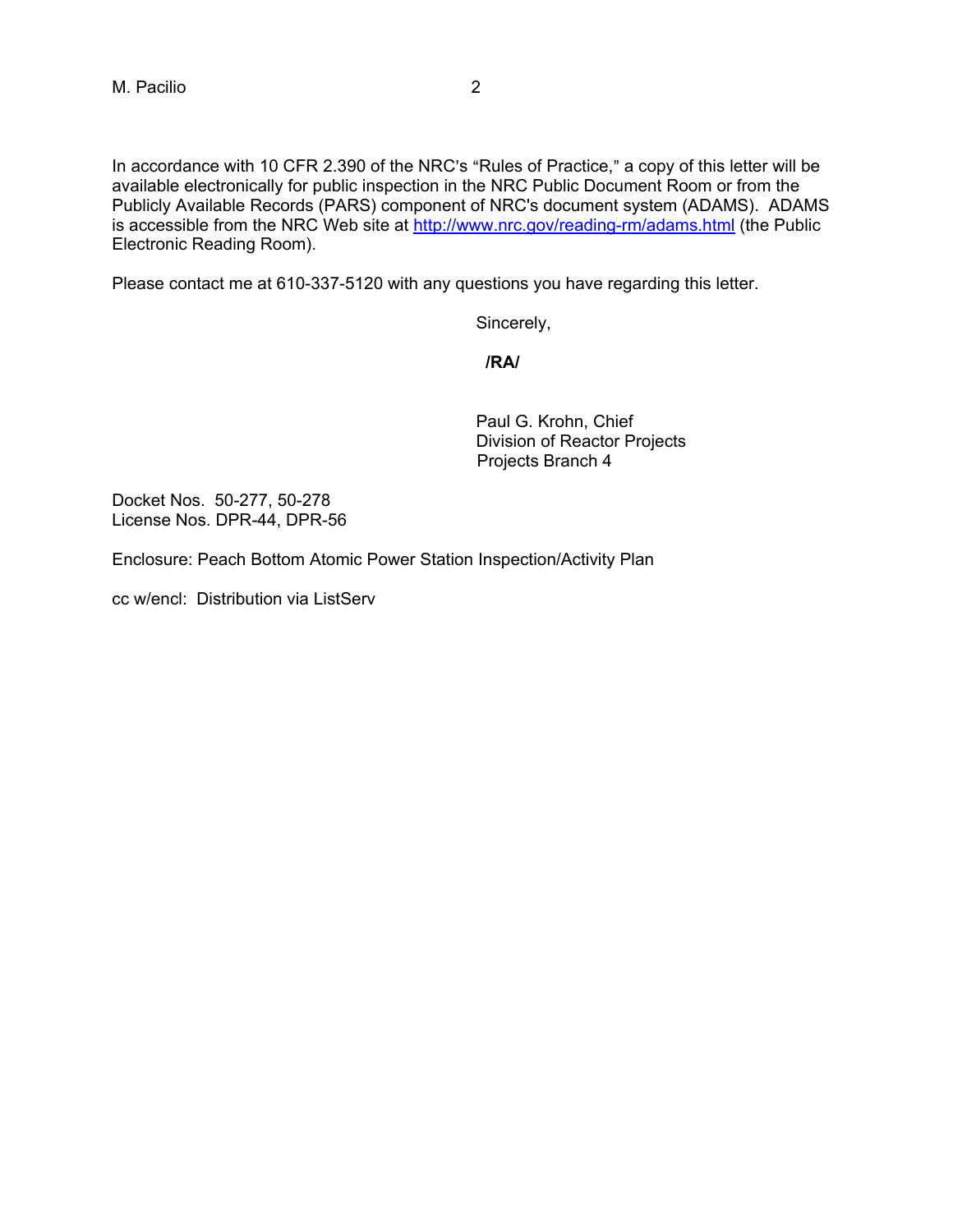In accordance with 10 CFR 2.390 of the NRC's "Rules of Practice," a copy of this letter will be available electronically for public inspection in the NRC Public Document Room or from the Publicly Available Records (PARS) component of NRC's document system (ADAMS). ADAMS is accessible from the NRC Web site at http://www.nrc.gov/reading-rm/adams.html (the Public Electronic Reading Room).

Please contact me at 610-337-5120 with any questions you have regarding this letter.

Sincerely,  **/RA/** 

Paul G. Krohn, Chief Division of Reactor Projects Projects Branch 4

Docket Nos. 50-277, 50-278 License Nos. DPR-44, DPR-56

Enclosure: Peach Bottom Atomic Power Station Inspection/Activity Plan

cc w/encl: Distribution via ListServ

| Distribution w/encl: (via E-mail)<br>W. Dean, RA |  |
|--------------------------------------------------|--|
|                                                  |  |
| D. Lew, DRA                                      |  |
| D. Roberts, DRP                                  |  |
| J. Clifford, DRP                                 |  |
| C. Miller, DRS                                   |  |
| P. Wilson, DRS                                   |  |
| P. Krohn, DRP                                    |  |
| S. McCarver, DRP                                 |  |

S. Ibarrola, DRP E. Miller, DRP S. Hansell, DRP, SRI A. Ziedonis, DRP, RI S. Schmitt, DRP, AA S. Kennedy, RI OEDO DRS Branch Chiefs (6) N. McNamara, RI, SLO D. Tifft, RI, SLO

D. Screnci, RI, PAO N. Sheehan, RI, PAO RidsNrrPMPeachBottom Resource RidsNrrDorlLpl1-2 Resource ROPreports Resource RidsNrrDirslpab Resource ROPassessment Resource

| DOCUMENT NAME: S:\ROP-13 MID-CYCLE REVIEW\BRANCH 4\PEACH BOTTOM\PB ROP13 MID-CYCLE LETTER R1.DOCX |
|---------------------------------------------------------------------------------------------------|
| ADAMS Accession No.: ML12241A178                                                                  |

| <b>SUNSI Review</b> |              | Non-Sensitive<br>Sensitive | <b>Publicly Available</b><br>Non-Publicly Available |  |  |  |
|---------------------|--------------|----------------------------|-----------------------------------------------------|--|--|--|
| <b>OFFICE</b>       | RI/DRP       | RI/DRP                     |                                                     |  |  |  |
| NAME                | SMcCarver/SM | PKrohn/ PGK                |                                                     |  |  |  |
| <b>DATE</b>         | 08/27 /12    | 08/27/12                   |                                                     |  |  |  |

OFFICIAL RECORD COPY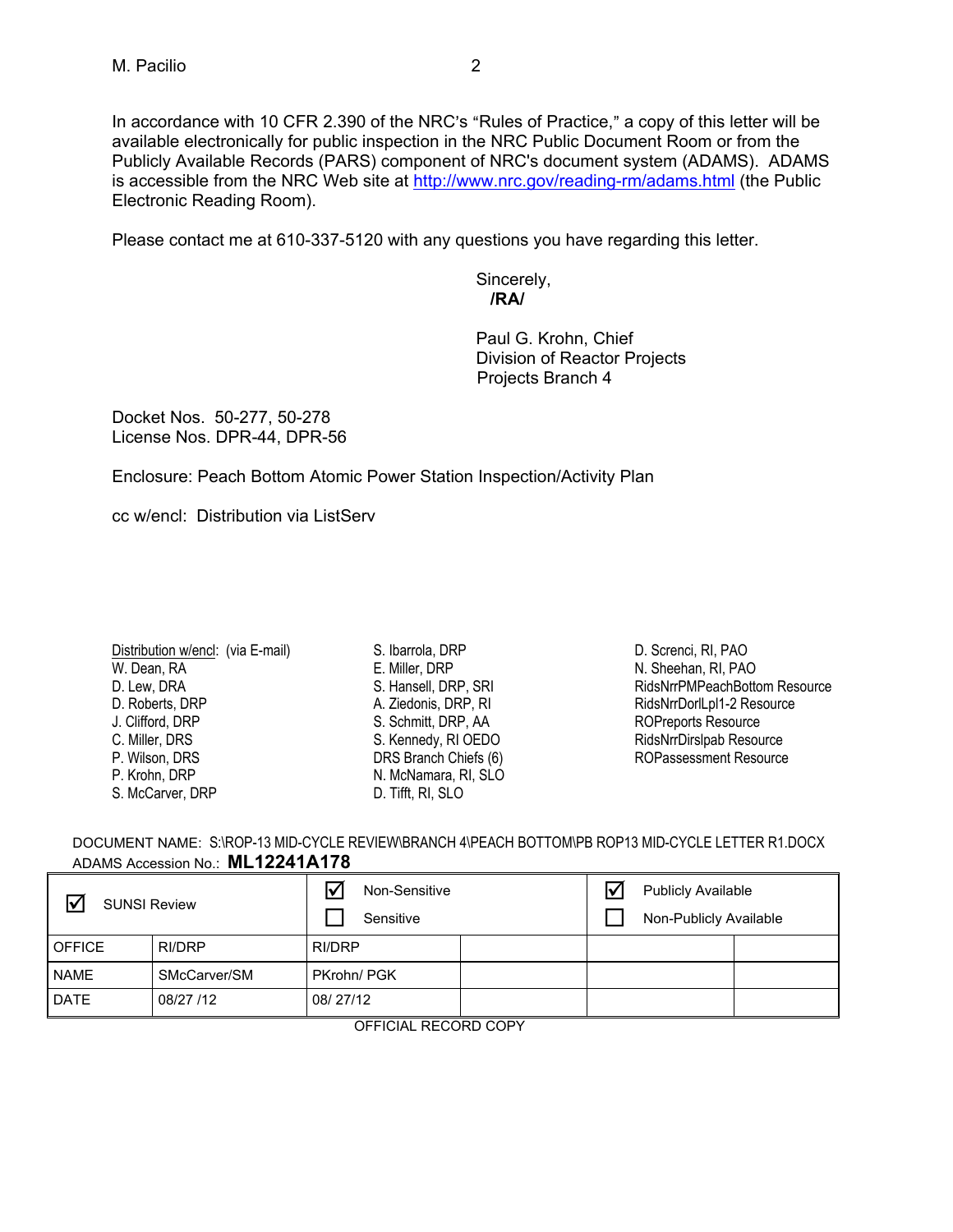**Page 1 of 3 08/22/2012 13:30:54 Report 22**

 $\overline{\phantom{0}}$ 

## **Peach Bottom Inspection / Activity Plan 07/01/2012 - 12/31/2013**

| Unit           | <b>Planned Dates</b> |            |                            |        |                                                                                                      | No. of Staff |
|----------------|----------------------|------------|----------------------------|--------|------------------------------------------------------------------------------------------------------|--------------|
| <b>Number</b>  | <b>Start</b>         | End        | <b>Inspection Activity</b> |        | <b>Title</b>                                                                                         | on Site      |
|                |                      |            | 2561                       |        | - SAFSTOR INSPECTION                                                                                 | $\mathbf 1$  |
| $\mathbf{1}$   | 07/23/2012           | 07/28/2012 | IP 36801                   |        | Organization, Management, And Cost Controls At Permanently Shutdown Reactors                         |              |
| 1              | 07/23/2012           | 07/28/2012 | IP 37801                   |        | Safety Reviews, Design Changes, And Modifications At Permanently Shutdown Reactors                   |              |
| 1              | 07/25/2012           | 07/28/2012 | IP 40801                   |        | Self-Assessment, Auditing, And Corrective Action At Permanently Shutdown Reactors                    |              |
| 1              | 07/25/2012           | 07/28/2012 | IP 62801                   |        | Maintenance And Surveillance At Permanenly Shutdown Reactors                                         |              |
| 1              | 07/25/2012           | 07/28/2012 | IP 71801                   |        | Decommissioning Performance And Status Revierw At Permanently Suhutdown Reactors                     |              |
| 1              | 07/25/2012           | 07/28/2012 | IP 83750                   |        | Occupational Radiation Exposure                                                                      |              |
| 1              | 07/25/2012           | 07/28/2012 | IP 84750                   |        | Radioactive Waste Treatment, And Effluent And Environmental Monitoring                               |              |
| 1              | 07/25/2012           | 07/28/2012 | IP 86750                   |        | Solid Radioactive Waste Management And Transportation Of Radioactive Materials                       |              |
|                |                      |            | <b>TI-187</b>              |        | - FLOODING WALKDOWNS                                                                                 | $\mathbf 1$  |
| 2, 3           | 07/17/2012           | 08/28/2012 | IP 2515/187                |        | Inspection of Near-Term Task Force Recommendation 2.3 Flooding Walkdowns                             |              |
|                |                      |            | <b>TI-188</b>              |        | - SEISMIC WALKDOWNS                                                                                  | 1            |
| 2, 3           | 08/27/2012           | 09/14/2012 | IP 2515/188                |        | Inspection of Near-Term Task Force Recommendation 2.3 Seismic Walkdowns                              |              |
|                |                      |            | 7111108G                   |        | - U2 INSERVICE INSPECTION                                                                            | 1            |
| $\overline{2}$ | 09/17/2012           | 09/21/2012 | IP 7111108G                |        | Inservice Inspection Activities - BWR                                                                |              |
|                |                      |            | 71003                      |        | - LR COMMITMENTS INSP - PHASE I                                                                      | $\mathbf{2}$ |
| $\overline{2}$ | 09/17/2012           | 09/21/2012 | IP 71003                   |        | Post-Approval Site Inspection for License Renewal                                                    |              |
|                |                      |            | 71124                      | $-HP$  |                                                                                                      | 1            |
| $\overline{a}$ | 09/24/2012           | 09/28/2012 | IP 71124.01                |        | Radiological Hazard Assessment and Exposure Controls                                                 |              |
| $\overline{2}$ | 09/24/2012           | 09/28/2012 | IP 71124.02                |        | Occupational ALARA Planning and Controls                                                             |              |
| 2, 3           | 09/24/2012           | 09/28/2012 | IP 71124.03                |        | In-Plant Airborne Radioactivity Control and Mitigation                                               |              |
|                |                      |            | <b>TI 182</b>              |        | - DEGRADATION OF UNDERGROUND PIPING                                                                  | $\mathbf 1$  |
| 2, 3           | 11/12/2012           | 11/16/2012 | IP 2515/182                |        | Review of the Implementation of the Industry Initiative to Control Degradation of Underground Piping |              |
|                |                      |            | 3/25 EXM                   |        | - PEACH BOTTOM INITIAL EXAM                                                                          | 4            |
| $\overline{2}$ | 02/25/2013           | 03/01/2013 | U01867                     |        | FY13-PB INITIAL OPERATOR LICENSING EXAM                                                              |              |
| $\overline{2}$ | 03/25/2013           | 03/29/2013 | U01867                     |        | FY13-PB INITIAL OPERATOR LICENSING EXAM                                                              |              |
|                |                      |            | 71124                      | - RETS |                                                                                                      | 1            |
| 2, 3           | 12/03/2012           | 12/07/2012 | IP 2515/185                |        | Follow-up on the Industry's Ground Water Protection Initiative                                       |              |
| 2, 3           | 12/03/2012           | 12/07/2012 | IP 71124.05                |        | Radiation Monitoring Instrumentation                                                                 |              |
| 2, 3           | 12/03/2012           | 12/07/2012 | IP 71124.06                |        | Radioactive Gaseous and Liquid Effluent Treatment                                                    |              |
|                |                      |            | 71003                      |        | - U2 LR COMMITMENTS PHASE II                                                                         | 5            |
| 2              | 01/14/2013           | 01/18/2013 | IP 71003                   |        | Post-Approval Site Inspection for License Renewal                                                    |              |
| $\overline{2}$ | 01/28/2013           | 02/01/2013 | IP 71003                   |        | Post-Approval Site Inspection for License Renewal                                                    |              |

This report does not include INPO and OUTAGE activities. This report shows only on-site and announced inspection procedures.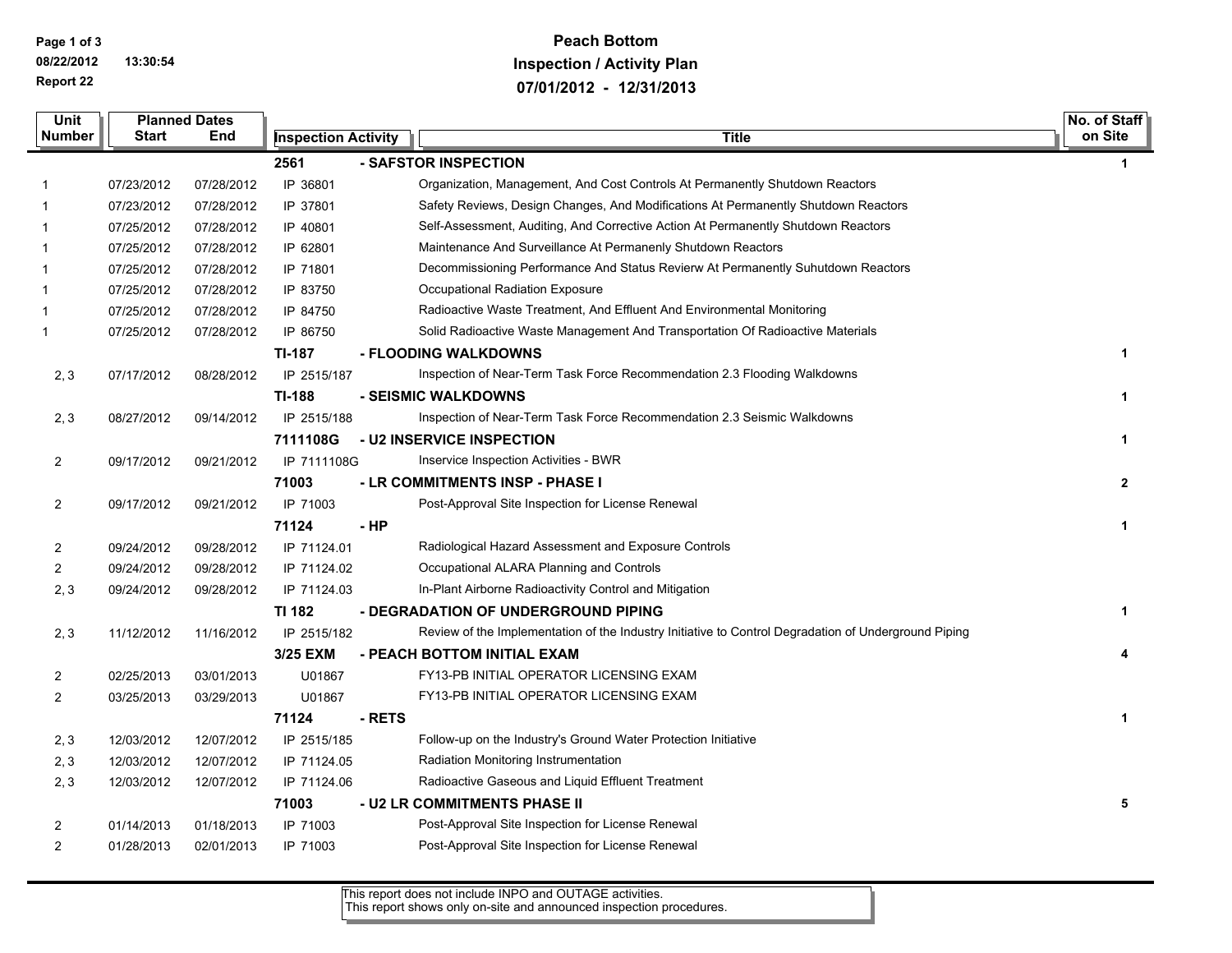**Page 2 of 3**

**08/22/2012 13:30:54 Report 22**

## **Peach Bottom Inspection / Activity Plan 07/01/2012 - 12/31/2013**

| <b>Unit</b><br>Number | <b>Planned Dates</b><br>Start<br>End |            | <b>Inspection Activity</b> |           | <b>Title</b>                                                                    | No. of Staff<br>on Site |
|-----------------------|--------------------------------------|------------|----------------------------|-----------|---------------------------------------------------------------------------------|-------------------------|
|                       |                                      |            | 7111111B                   |           | - PEACH BOTTOM REQUAL WITH P/F RESULTS                                          | $\mathbf{2}$            |
| 2, 3                  | 03/04/2013                           | 03/08/2013 | IP 7111111B                |           | Licensed Operator Requalification Program                                       |                         |
|                       |                                      |            | 71124                      | - HP      |                                                                                 | 1                       |
| 2, 3                  | 02/04/2013                           | 02/08/2013 | IP 71124.01                |           | Radiological Hazard Assessment and Exposure Controls                            |                         |
| 2, 3                  | 02/04/2013                           | 02/08/2013 | IP 71124.02                |           | Occupational ALARA Planning and Controls                                        |                         |
| 2, 3                  | 02/04/2013                           | 02/08/2013 | IP 71124.03                |           | In-Plant Airborne Radioactivity Control and Mitigation                          |                         |
|                       |                                      |            |                            |           | EP PROGR - EP PROGRAM INSPECTION                                                | $\mathbf{1}$            |
| 2, 3                  | 02/25/2013                           | 03/01/2013 | IP 7111402                 |           | Alert and Notification System Testing                                           |                         |
| 2, 3                  | 02/25/2013                           | 03/01/2013 | IP 7111403                 |           | Emergency Preparedness Organization Staffing and Augmentation System            |                         |
| 2, 3                  | 02/25/2013                           | 03/01/2013 | IP 7111404                 |           | <b>Emergency Action Level and Emergency Plan Changes</b>                        |                         |
| 2, 3                  | 02/25/2013                           | 03/01/2013 | IP 7111405                 |           | Correction of Emergency Preparedness Weaknesses and Deficiencies                |                         |
|                       |                                      |            | 7/15 EXM                   |           | - PEACH BOTTOM LSRO INITIAL EXAM                                                | $\mathbf{2}$            |
| $\overline{a}$        | 06/24/2013                           | 06/28/2013 | U01878                     |           | FY13-PEACH BOTTOM LSRO INITIAL OPERATOR LICENSING EXAM                          |                         |
| $\overline{2}$        | 07/15/2013                           | 07/19/2013 | U01878                     |           | FY13-PEACH BOTTOM LSRO INITIAL OPERATOR LICENSING EXAM                          |                         |
|                       |                                      |            | 60855                      |           | - ISFSI LOADING INSPECTION                                                      | $\mathbf{2}$            |
| 2, 3                  | 03/01/2013                           | 06/30/2013 | IP 60855                   |           | Operation Of An ISFSI                                                           |                         |
| 2, 3                  | 03/01/2013                           | 06/30/2013 | IP 60855.1                 |           | Operation of an Independent Spent Fuel Storage Installation at Operating Plants |                         |
|                       |                                      |            | 7111107T                   |           | - TRIENNIAL HEAT SINK                                                           | 1                       |
| 2, 3                  | 03/11/2013                           | 03/15/2013 | IP 7111107T                |           | <b>Heat Sink Performance</b>                                                    |                         |
|                       |                                      |            | <b>PI&amp;R</b>            | - PI&R    |                                                                                 | 4                       |
| 2, 3                  | 05/06/2013                           | 05/10/2013 | IP 71152B                  |           | Problem Identification and Resolution                                           |                         |
| 2, 3                  | 05/20/2013                           | 05/24/2013 | IP 71152B                  |           | Problem Identification and Resolution                                           |                         |
|                       |                                      |            | 7111117                    |           | - PERMANENT PLANT MODIFICATIONS                                                 | 4                       |
| 2, 3                  | 05/20/2013                           | 05/24/2013 | IP 7111117T                |           | Evaluations of Changes, Tests, or Experiments and Permanent Plant Modifications |                         |
| 2, 3                  | 06/03/2013                           | 06/07/2013 | IP 7111117T                |           | Evaluations of Changes, Tests, or Experiments and Permanent Plant Modifications |                         |
|                       |                                      |            | 71124.07                   | - REMP    |                                                                                 | 1                       |
| 2, 3                  | 06/24/2013                           | 06/28/2013 | IP 71124.07                |           | Radiological Environmental Monitoring Program                                   |                         |
|                       |                                      |            | 71124                      | $-HP$     |                                                                                 | 1                       |
| 2, 3                  | 07/29/2013                           | 08/02/2013 | IP 71124.01                |           | Radiological Hazard Assessment and Exposure Controls                            |                         |
| 2, 3                  | 07/29/2013                           | 08/02/2013 | IP 71124.02                |           | Occupational ALARA Planning and Controls                                        |                         |
| 2, 3                  | 07/29/2013                           | 08/02/2013 | IP 71124.04                |           | Occupational Dose Assessment                                                    |                         |
| 2, 3                  | 07/29/2013                           | 08/02/2013 | IP 71124.05                |           | Radiation Monitoring Instrumentation                                            |                         |
|                       |                                      |            | 2561                       | - SAFSTOR |                                                                                 | $\mathbf{1}$            |
| 1                     | 07/29/2013                           | 07/31/2013 | IP 36801                   |           | Organization, Management, And Cost Controls At Permanently Shutdown Reactors    |                         |

This report does not include INPO and OUTAGE activities. This report shows only on-site and announced inspection procedures.